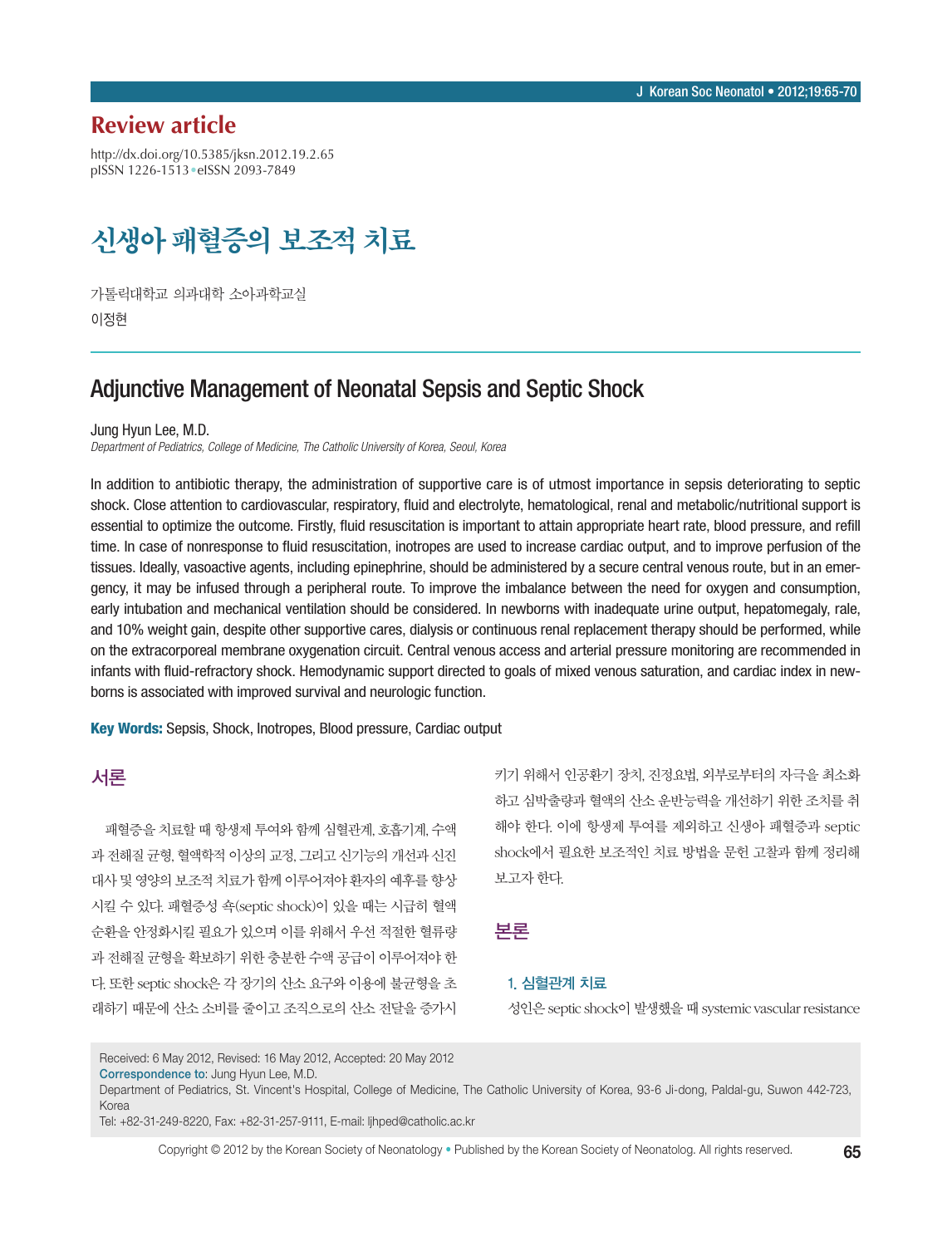(SVR)가 감소하고 cardiac index (CI)는 증가하는 hyperdynamic shock의 형태를 나타내는 비해서 소아는 대부분 CI가 감소하고 SVR이 증가하는 hypodynamic shock (nonhyperdynamic shock) 의 유형을 보이며 심근 수축제와 혈관 확장제에 반응하게 된다. 그러 나 비슷한 상태의 환자들 간에도 서로 다른 변화를 보이며 특정 환 자 안에서도 시시각각 변할 수 있기 때문에 이에 맞춰 투여 중인 심 혈관계 약물의 효과를 계속 점검해야 한다<sup>1)</sup>. Septic shock으로 인한 조기 사망의 원인은 모세혈관으로부터의 누출로 불가역적인 혈류량 감소(refractory hypovolemia)이기 때문에 소아의 심혈관계 보조적 치료에서도 가장 우선 시행해야 할 것은 이를 보상하기 위한 수액 공 급이다 $^{2}$ .

환자의 심박수는 환자의 상태를 예측할 수 있는 척도이며, 적절한 심박수(90-160회/분)를 유지하기 위해서는 저산소증, 산혈증, 저칼 슘혈증, 고칼륨혈증을 교정하고 cardioactive drugs을 투여해야 한 다. 전부하(preload)를 증가시키기 위한 수액 공급은 일반적으로 10 분 동안 20 mL/kg의 수액을 공급하고 필요하다면 한번 더 반복할 수 있으며3), 일부에서는 수 시간 이내에 최대 100-200 mL/kg까지 투여할 수도 있다1). 수액은 크게 crystalloids와 colloids로 구분되며 둘 중 어느 쪽이 더 우수한지에 대해서 그 동안 의견이 분분했으나 성인의 randomized clinical trial (RCT)에서는 폐부종, 사망률, 재원 기간을 고려해보았을 때 큰 차이가 없었다 $4^9$ . Crystalloids의 장점은

extravascular pulmonary water를 증가시키지 않고도 더 효과적으 로 세포 외액을 늘릴 수 있으며 anaphylactoid reactions의 위험이 적 고 비용이 저렴하다는 것이다. Colloid는 oncotic pressure를 감소시 키고 폐와 말초 부종을 유발할 수 있어서 조직의 산소 교환을 방해 할 수 있지만 투여량이 적고 투여 시간도 짧으며 심근 수축력과 심박 출량을 향상시킬 수 있다<sup>4)</sup>. 대표적인 colloid로 albumin이 있는데 항 응고 작용이 있어서 혈소판의 응집을 방해하고 antithrombin III에 의한 factor Xa의 억제를 일으켜서 문제가 될 수 있다<sup>5</sup>. 또한 모세혈 관 벽을 통해서 밖으로 누출되어 혈관 안팎의 삼투압 차이를 줄이게 되서 부종을 일으킬 수 있다. 저혈류량, 화상, 저알부민혈증을 동반한 성인 환자에서 albumin 투여와 사망률 간에 연관이 있다는 연구 결 과가 있었지만 소아 자료는 아직까지 없다 $^{6}$ . 2007년의 "American College of Critical Care Medicine Consensus Guidelines"을 근간으 로 해서 Wynn와 Wong이 제시한 미숙아에게 수액을 공급하는 방법 은 30-60분 동안 10-20 mL/kg의 수액 (isotonic saline)을 투여한 후 반복하는 것이었다<sup>7,8)</sup>. 이렇게 수액을 공급하면서 환자의 소변량과 임상 진찰 소견을 기준으로 혈관내 혈류량의 증가를 판단할 수도 있 지만 심혈관계 모니터나 심초음파 검사를 이용하는 것도 유용하다.

수액 공급 이후에도 호전되지 않는 환자에게는 inotropes을 사용 한다. Gill과 Weindling<sup>9)</sup>은 심초음파 검사로 저혈압이나 대사성 산 혈증이 있는 극소 저출생 체중아와 대조군을 비교했을 때 환자군의

|                | Dose (µg/kg/min)                                                     | Action mechanisms                                                                                                                                                                                                      | Adverse effects                                                                                                                       |
|----------------|----------------------------------------------------------------------|------------------------------------------------------------------------------------------------------------------------------------------------------------------------------------------------------------------------|---------------------------------------------------------------------------------------------------------------------------------------|
| Dopamine       | $0.5 - 4$                                                            | Renal dopaminergic receptors; beneficial effect on renal blood flow                                                                                                                                                    | Tachycardia and arrhythmia<br>Tissue necrosis<br>Hyponatremia<br>Hypertension                                                         |
|                | $5 - 10$                                                             | Increasing inotropic effect; increased heart stroke volume and cardiac<br>output                                                                                                                                       |                                                                                                                                       |
|                | $11 - 20$                                                            | a-adrenergic vasoconstrictor activity; decreased peripheral and renal<br>perfusion and increased myocardial afterload                                                                                                  |                                                                                                                                       |
| Dobutamine     | $1 - 20$                                                             | β-adrenergic agent; supporting cardiac function and improving oxygen<br>delivery<br>Vasodilating effect                                                                                                                | Tachycardia and arrhythmia<br>Hypotension or hypertension                                                                             |
| Isoprenaline   | $0.05 - 20$                                                          | $\beta$ -agonist; inotropic and chronotropic agent<br>Pulmonary vascular dilatation                                                                                                                                    | Tachycardia and extrasystoles                                                                                                         |
| Epinephrine    | $0.05 - 20$                                                          | $\alpha$ - and $\beta$ -adrenergic; enhance myocardial contractility<br>Little $\alpha$ -adrenergic effect (< 0.3 µg/kg/min)                                                                                           | Elevation of pulmonary and<br>systemic resistance<br>Renal and myocardial ischemia<br>Ventricular tachydysrhythmia<br>Tissue necrosis |
| Norepinephrine | $0.05 - 20$                                                          | $\alpha$ - and $\beta$ -adrenergic agonist<br>Peripheral vasoconstricting action                                                                                                                                       | Renal and myocardial ischemia<br>Tissue necrosis                                                                                      |
| Milrinone      | Loading doses of 75<br>ug/kg, starting infusion<br>rates of 0.75-1.0 | Inhibition of cardiac phosphodiesterase type III→increases in intracellular<br>$c$ AMP $\rightarrow$ improves both systolic biventricular performance and diastolic<br>function & reduces systemic vascular resistance |                                                                                                                                       |

#### **Table 1.** Vasoactive Agents for Cardiac Contractility in Pediatric Patients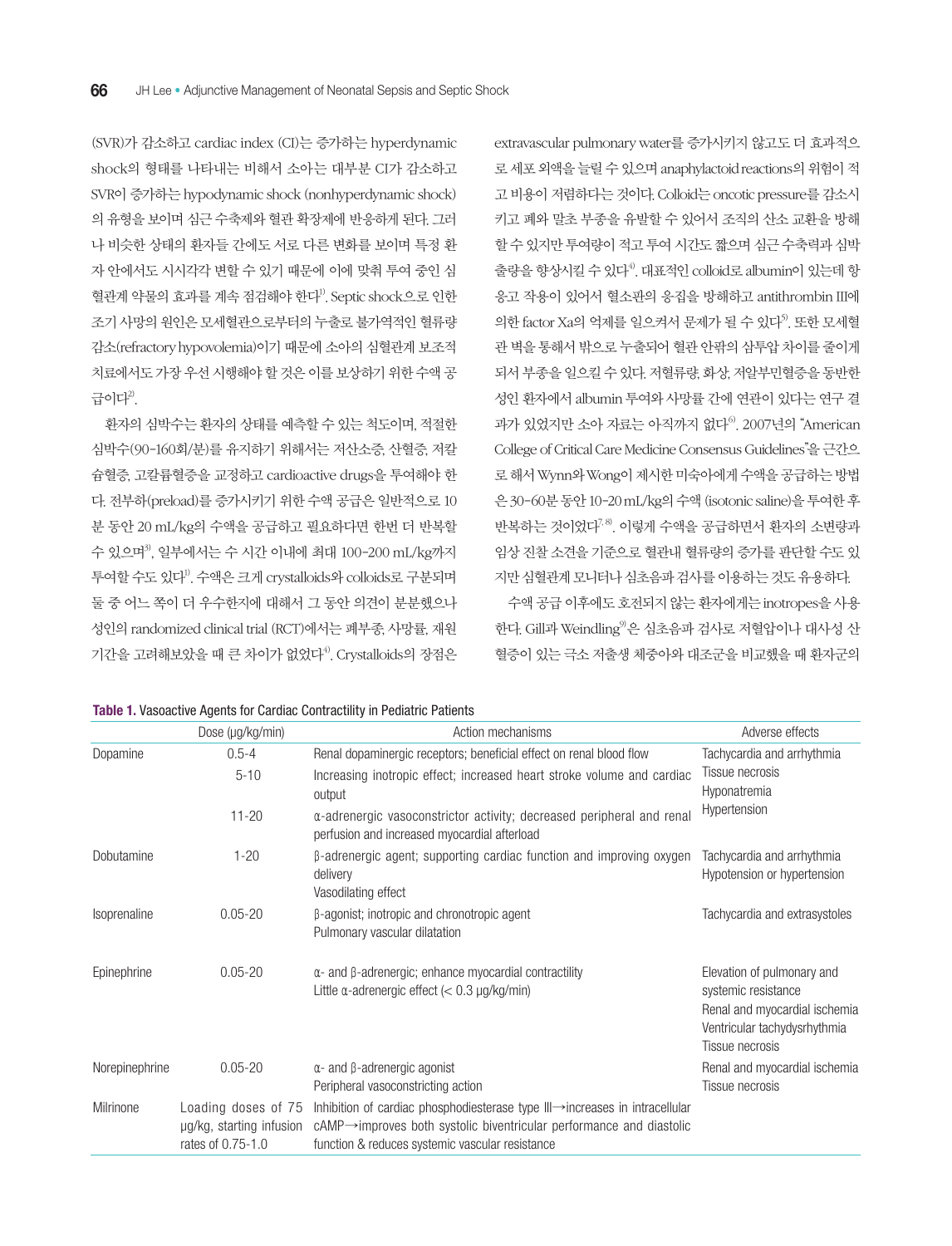shortening fraction의 중앙값이 유의하게 낮았고 그 중 47%는 좌심 실 수축력과 심박출량도 낮았으며 이 결과를 토대로 혈류량의 증가 가 아닌 근수축제 (inotropes)를 투여해서 환자군의 치료를 시작했 다. Barr 등10)은 미숙아의 저혈압은 혈액량과 연관이 없었으며 저혈 압 군에게 albumin을 투여해서 혈류량을 증가시켰지만 평균 혈압 이 유의하게 개선되지 않았다고 했다. 일차적으로는 dopamine, dobutamine, epinephrine을 사용할 수 있고 그 외 norepinephrine, isoprenaline과 bipyridine derivatives로부터 기원한 (in) amrinone과 milrinone도 심근 수축력을 개선시키기 위해서 사용 할 수 있다. 각각의 작용 기전과 용량은 Table 1에 정리하였다. 한편 dobutamine, (in)amrinone, milrinone는 말초 혈관 확장 작용이 있 고 dopamine, epinephrine, norepinephrine은 주로 혈관 수축 작 용이 있으므로 각각의 약제를 투여할 때는 환자의 혈류역학적 측면 을 고려해서 적절한 약제를 선택해야 한다<sup>11-16)</sup>. Inotropes는 원칙적 으로 중심 정맥을 통해 주사하는 것이 좋으며 특히 혈관 수축 작용 이 있는 약제는 조직 손상의 우려가 있어서 주사 부위를 자주 확인 해야 하지만 중심 도관 삽입까지 소요되는 시간을 고려해서 초기에 는 말초 정맥으로 투여하는 것을 금하고 있지는 않다<sup>?)</sup>.

체순환 쪽의 저항이 높아지고 심박출량이 감소하는 경우에는 후 부하(afterload)를 감소시키는 전략이 적절하다. 신생아의 septic shock은 폐혈관 저항과 폐동맥압의 상승을 동반하는 경우가 많으며 혈관 저항과 우측 심실 후부하를 감소시키면 intracardiac shunting 이 감소하고 우심실 부전을 예방할 수 있다 $^{7,17)}$ . 이때 isoprenaline (isoproterenol)이 효과적이며 sodium nitroprusside (0.5-10 μg/ kg/min)도 사용할 수 있다<sup>18)</sup>.

한번 더 강조하자면 신생아 패혈증 환자의 치료에서 환자의 혈류 역학적 변화에 따라 처치 방법에 변화가 필요하며 일반적인 원칙은 수액을 공급해서 체순환의 혈류량을 보충하고 저혈당 (8 mg/kg/ min glucose in newborns)과 저칼슘혈증을 교정한 후에도 반응이 없을 때 dopamine (5-10 μg/kg/min)을 투여하고 그 용량을 늘려 가는 것이다. 이때 심초음파 검사에서 심기능 저하가 의심된다면 dobutamime (5-10 μg/kg/min)을 병합 투여할 수 있다. 이렇게 수 액 공급과 dopamine 투여 후 1시간 정도가 경과했을 때 호전이 없 다면 epinephrine이나 norepinephrine을 투여하거나 hydrocortisone을 주사해볼 수 있다<sup>7)</sup>.

#### 2. 호흡기계 치료

Septic shock으로 인한 호흡부전의 원인은 혈류역학적 변화나 호 흡근육의 기능 저하, intrapulmonary shunt의 증가가 되겠는데 이를 타개하기 위해서 산소 공급을 늘리는 것이 필요하지만 산소공급의 과잉은 사망률의 증가와 연관이 있다<sup>19</sup>. 기본적인 원칙은 되도록 septic shock의 초기에 기관 삽관을 하고 인공 환기 치료를 시작하 는 것이다.

심박출량 중 최대 40%까지 work of breathing (WOB)에 쓰이게 되므로 인공 환기를 통해서 WOB를 줄여서 각 장기로 순환을 재분 배시킬 수 있고 흉강 내압의 적절한 상승은 좌심실의 afterload를 감 소시켜 낮은 CI와 높은 SVR 상태에 있는 septic shock 환자에게 도 움이 된다. 그러나 흉강 내압이 지나치게 상승한다면 정맥혈이 심장 으로 되돌아가지 못해서 CI가 감소하고 결국 각 장기로의 산소 공급 이 줄어들게 된다7,17). 한편 기관 삽관이나 침습적 처치 그 자체가 직 접 심근에 악영향을 끼치거나 처치에 앞서 진정 목적으로 투여한 약 제에 의해 저혈압이 악화될 수 있다. 그 동안 septic shock 환자의 진 정 목적으로 여러 종류의 약제가 연구되었지만 신생아, 특히 미숙아 에게 추천할 만한 연구 결과가 나오지 않았다".

#### 3. 신기능의 개선

저혈압 환자는 신장으로 가는 혈류량을 확보하기 위한 노력이 필 요하며 신기능을 평가하기 위해서는 혈중 creatinine, creatinine clearance, 소변량, 산-염기 균형을 확인해야 한다. 우선 수액 공급과 이뇨제 사용이 추천되며 저용량의 dopamine을 공급하면 신장으로 의 혈류가 증가하고 급성 신부전을 예방하는데 도움이 될 수 있다. 그러나 치료에 반응이 없다면 투석이 필요하다<sup>17)</sup>.

#### 4. Extracorporeal membrane oxygenation (ECMO) & continuous renal replacement therapy (CRRT)

수액 공급과 catecholamine 투여에 반응하지 않는 신생아는 pericardial effusion, pneumothorax, blood loss, hypoadrenalism, hypothyroidism, inborn errors of metabolism (hyperammonemia or hypoglycemia), ductal-dependent cyanotic heart disease를 감별하고 각각에 해당하는 특이적 치료를 해야 한다. 그 러나 이런 질환들을 감별한 후에도 반응이 없는 경우 (refractory shock state) 혹은 PaO2가 40 mm Hg 이상 상승하지 않을 때는  $ECMO$ 나  $CRRT$ 를 고려해 볼 수 있다<sup>7, 20)</sup>.

#### 5. 혈액학적 이상의 교정

혈소판 감소나 파종성 혈관내 응고와 같은 혈액학적 이상 소견이 종종 동반되는데 신생아는 처음부터 일부의 혈액응고 인자가 부족 한 상태로 출생하기 때문에 응고와 용해 사이의 균형이 깨져서 쉽게 procoagulation state로 가고 모세혈관의 과다한 수축과 fibrin의 축 적, 그리고 fibrinolysis의 감소가 어우러져서 microthrombi를 형성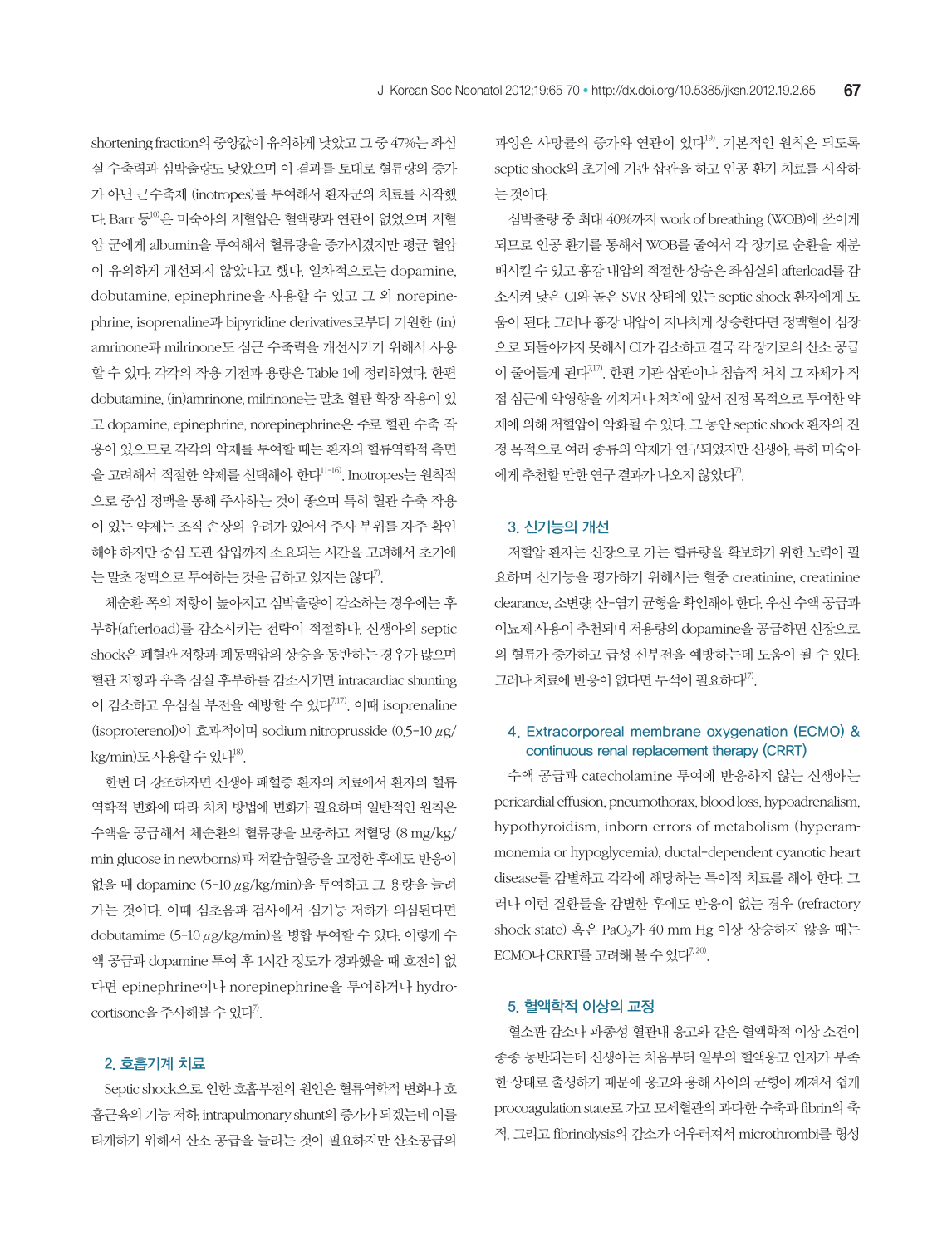하고 내부 장기의 경색과 괴사가 일어나게 된다<sup>17)</sup>. 그러므로 prothrombin time (PT), partial thromboplastin time (PTT), 혈소 판 수와 출혈 성향을 확인하는 것이 필요하다. 신생아 수혈에 대한 지침이 확실하게 정립되지는 않았지만 출혈 성향이 없다고 판단되는 신생아(초극소 미숙아는 제외)는 혈소판 수가 30,000/mm $^3$  미만으 로 감소하면 혈소판 수혈을 고려해볼 수 있으며, 폐나 위장관 출혈, 혈뇨 등의 증상이 있을 때에는 50,000/mm<sup>3</sup> 이하일 때 혈소판 수혈 을 추천한다21). Fresh frozen plasma를 수액 공급의 의미로 빠르게 투여하는 것은 추천하지 않으며 비정상적인 PT, PTT의 연장이 있을 때 준다7). 또한 신생아는 수액 공급과 inotropes 투여 이후에 조직으 로의 적절한 산소 공급을 위해서 hemoglobin을 최소 12 g/dL에 유 지시키는 것이 좋다고 알려져 있다".

#### 6. 대사 장애와 호르몬 불균형의 교정

패혈증이나 septic shock에서 정상적인 대사 작용과 호르몬의 균 형을 맞추는 것은 중요하다. 저혈당은 중추신경계의 손상을 일으키 므로 즉각적인 진단과 치료가 필요한데 "American College of Critical Care Medicine Consensus Guidelines"은 신생아의 경우, 10% dextrose 용액으로 8 mg/kg/min의 속도로 주입하면서 자주 혈당을 확인하도록 했으며 자궁내 성장 부진아나 간 기능 장애가 동 반된 환자는 주입 속도를 더 높여야 한다. 고혈당과 anion gap의 상 승을 동반한 septic shock 환자는 insulin 투여를 통해서 glucose uptake을 유지하고 필요한 경우에는 수액을 5% dextrose 용액으로 대체하기도 한다7). 저칼슘혈증도 septic shock에 자주 동반하는 소 견으로 적절하게 대응해야 심기능의 회복을 도울 수 있으며 calcium 투여는 ionized calcium 농도를 기준으로 한다.

적당한 단백질과 열량을 공급하기 위해서 정맥영양이 필요한데 Park 등22)은 지방 용액의 주입으로 인한 혈중 triglyceride (TG) 농도 와 oxygen-derived free radical의 증가가 우려되므로 패혈증 치료 중에는 그 사용량을 줄이거나 중단하도록 권장했지만 최근 연구에 서는 간기능 장애가 없는 경우 혈중 TG 농도가 상승하지 않았으며 또 다른 연구에서는 TG 농도의 상승을 예방하기 위해서 정맥영양의 지방 용액의 용량은 그대로 두고 탄수화물의 투여량을 낮춰서 탄수 화물과 지방을 약 3:1의 비율로 주입했을 때 오히려 지방의 이용률이 증가하고 oxygen-derived free radicals의 생성을 낮출 수 있었다  $23,24)$ . 단백질도 하루 당 2-3 g/kg 정도의 공급은 부작용 없이 패혈증 환자에서 투여 가능할 것으로 생각되지만 혈중 urea nitrogen을 농 도를 추적할 필요가 있다<sup>8)</sup>.

갑상선 호르몬과 hydrocortisone의 투여도 호르몬 결핍을 동반 한 catecholamine-resistant shock을 개선하는데 고려해볼 수 있다

25-27). "American College of Critical Care Medicine Consensus Guidelines"에서는 absolute adrenal insufficiency를 basal cortisol 농도 18 μg/dL 미만이고 peak adrenocorticotropic hormone (ACTH)-stimulated cortisol 농도도 18 μg/dL 미만일 때로 정의한 다7). 그러나 Ng 등28)은 극소 미숙아의 불응성 저혈압과 stress dose 의 hydrocortisone 치료 연구에서 부신 기능 저하로 인한 저혈압의 예상 인자로 basal cortisol 농도 5 μg/dL를 제시하였다). Hydrocortisone 투여 용량은 2 mg/kg부터 50 mg/kg/day까지 연구자 마 다 다르게 제시하고 있지만 미숙아를 대상으로 한 연구들은 대개 1 mg/kg/dose를 하루 2-3회, 5-7일 동안 투여했으며 사용 기간과 누 적 용량에 의한 부작용을 고려해서 중단했다7,28). 최근에는 성인의 dopamine-resistant septic shock에서 cortisol의 농도와 무관하게 hydrocortisone을 투여할 수 있다고 지침이 바뀌었지만 소아에서는 cortisol 농도를 검사한 후에 투여할 것을 권장하고 있는데 미숙아는 출생 이후 시간의 경과에 따라 혹은 환자의 상태에 따라 차이가 있 어서 적용에 어려움이 있다. 또한 미숙아의 저혈압을 연구한 RCT에 서 hydrocortisone의 투여가 dopamine 등의 inotropes/vasopressors의 사용량을 줄일 수는 있지만 질병의 사망률을 감소시키 지는 못하다고 했다<sup>28)</sup>.

#### 7. Intravenous immunoglobulin (IVIG)

신생아 패혈증의 치료 및 예방 목적으로 사용하는 IVIG에 대한 대부분의 RCT는 사망률과 신경학적 이상이 없는 생존율을 효용성 의 기준으로 삼아 연구되었다. 연구 대상자의 수가 많고 높은 수준의 RCT 연구만을 선별하여 Tarnow-Mordi 등이 분석한 결과, 신생아 패혈증에서 IVIG의 효용성을 밝힐 수 없었으며 $^{29)}$ , Cochrane database에 이어서 2011년에 발표된 INIS collaborative group의 초 대형 RCT 연구에 이르기 까지 IVIG 치료가 신생아 패혈증의 사망률 과 질병으로 인한 후유증을 감소시키는데 효과가 없었다<sup>30,31)</sup>. 한편 미숙아나 극소 저출생 체중아의 중증 감염을 예방하려는 목적으로 IVIG를 투여하는 것은 약 4%의 감염 예방 효과가 있었지만 사망률 과 다른 합병증의 감소에서는 차이가 없었다<sup>32)</sup>.

신생아중환자실에서 가장 빈도가 높은 감염원인 staphylococci 에 대한 특이적인 항체 (antistaphylococcal IVIG)를 이용한 RCT 연 구에서도 미숙아와 극소 저출생 체중아의 감염 발생, 사망, 그리고 합병증에 있어 유의한 차이를 보이지 않았다<sup>33)</sup>.

#### 8. Pentoxifylline

Pentoxifylline은 xanthine derivative이며 phosphodiesterase inhibitor로 작용해서 polymorphonuclear leukocyte를 활성화시키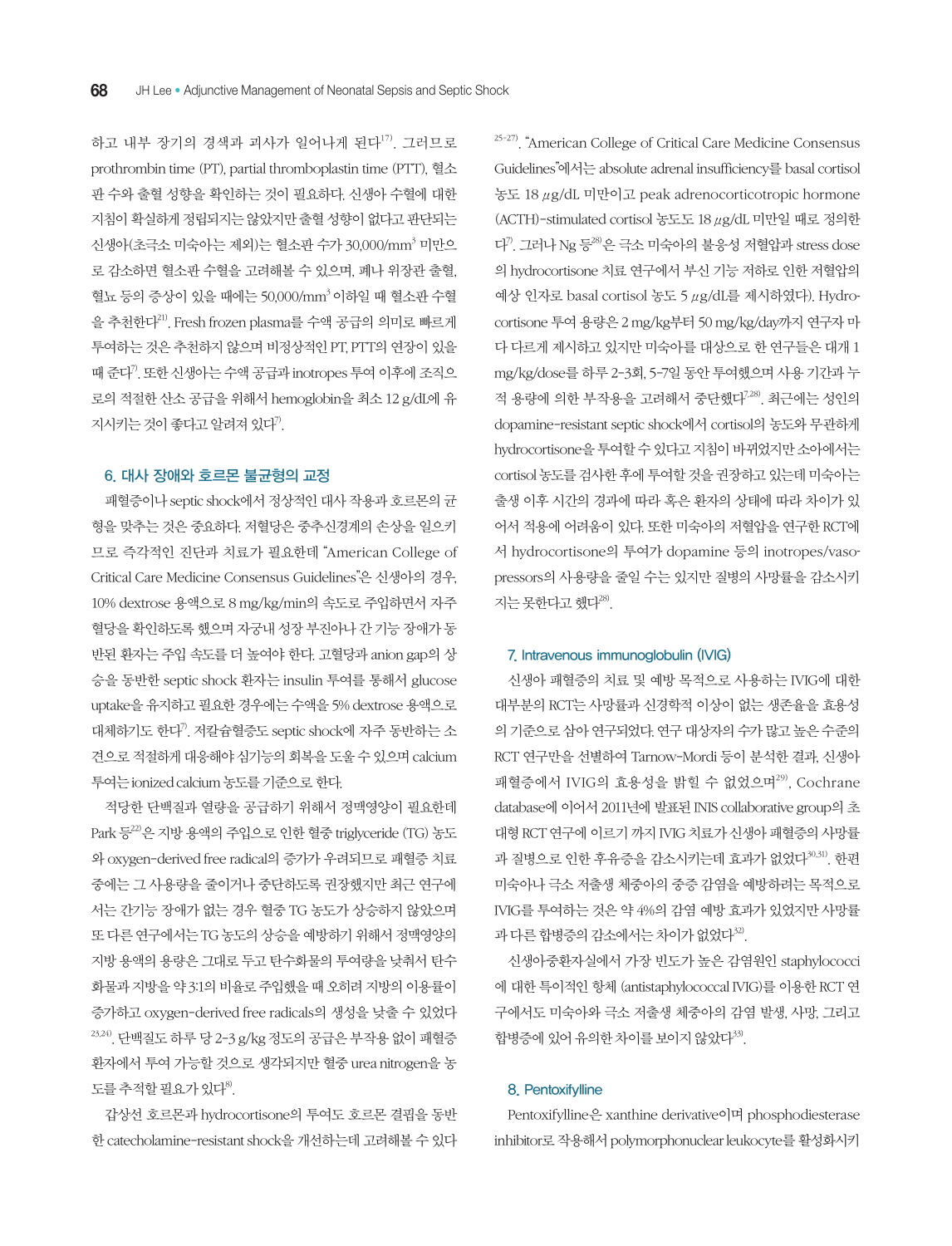는데 작용하는 tumor necrosis factor-α (TNF-α)의 생성을 억제한 다. Cochrane review는 신생아 패혈증의 RCT 연구 4개를 종합해서 항생제에 더하여 보조적인 치료제로 pentoxifylline을 사용했을 때 큰 부작용 없이 사망률이 낮아졌다고 했지만 대상 환자 수가 이후의 대규모 연구 결과를 기다려 봐야 한다<sup>34)</sup>.

#### 9. Activated protein C (APC)

APC는 fibrinolysis를 촉진하고 TNF의 생성을 억제해서 항염 작 용을 한다고 알려져 있다. 성인의 중증 패혈증 연구에서 APC (drotrecogin alfa) 투여군과 대조군의 28일 후 사망률은 각각 24.6%, 30.8%이었다35). 그러나 Cochrane review는 성인 4,434명을 대상으로 했을 때 APC 투여가 사망률을 낮추지 못했고 오히려 출혈 빈도가 높았다고 했다36). 소아 패혈증 대상의 RCT (n=477)에서도 사망률과 장기 기능 부전으로부터 회복되기 까지 걸리는 시간을 감 소시키지 못했으며 APC와 연관 있을 것으로 예상되는 중증 출혈도 유의하게 증가했는데 특히 생후 60일 미만의 영아에서 이런 특징이 나타났다37). 또한 신생아 대상의 RCT 연구가 없어서 APC는 아직 신 생아에게 권장하고 있지 않다.

#### 10. 임상적 징후와 혈류역학적 변수

수액 공급 후 호전을 보인 경우에는 최소한의 모니터링으로 충분 하지만 그 다음 단계의 처치가 필요한 경우에는 중심 정맥과 동맥을 통해 혈류역학적 변화를 측정하는 것이 좋다. 일반적으로 환자의 체 순환 상태를 평가하는 지표로 평균 동맥압 (mean arterial pressure, MAP)을 이용하고 있지만 이것은 체순환에 대한 정확한 정보를 전달 하기에 부족하다. 체순환의 혈류량(심박출량)은 perfusion pressure 에 비례하고 체혈관 저항에 반비례한다. 이때 perfusion pressure는 평균 동맥압 MAP에서 중심 정맥압 (central venous pressure)를 뺀 값이다. 혈압 이외에 capillary refill time (<2 sec), mixed venous saturation (ScvO2), 그리고 소변량 (>1 mL/kg/h)을 감시하므로써 간접적으로 말초 조직으로의 혈류 공급이 적절한지를 예측할 수 있 다. 그러나 생후 72시간 이내의 초극소 미숙아는 혈압, capillary refill time, 소변량을 통해 체순환 상태를 예측할 수 없다 $^{10}$ . 심초음파 검 사를 이용하면 비침습적으로 pericardial effusion의 유무, CI, 그리 고 상대 정맥 (SCV)의 flow를 측정할 수 있으며 CI 3.3-6.0 L/min/ m2 , 그리고 SCV flow가 40 mL/kg/min을 넘도록 유지시킬 수 있을 때 환자의 신경학적 예후와 생존율이 좋아진다. 한편 저체중 출생아 에서 ScvO2를 70% 이상으로 유지시키는 것도 예후와 연관이 있는 데 이를 정확하게 측정하기 위해서는 catheter의 tip이 SVC-우심방 접합부 혹은 하대정맥-우심방 접합부에 위치해야 가능하며<sup>38)</sup> 동맥

관 개존증으로 인해 좌우 단락과 태아 헤모글로빈의 영향을 받게 되 므로 주의가 필요하다".

임상 진료에서 functional echocardiography (FE) 혹은 nearinfrared spectroscopy (NIRS)의 도입이 일반화된다면 환자의 생리 적인 변화에 대한 더 많은 정보를 제공받을 수 있을 것이다. FE는 환 자의 침상 곁에서 심박출량, 말초 혈관 저항, 그리고 각 조직으로 향 하는 혈류량을 측정하여 환자에게 수액이나 약제를 투여하고 그 용 량을 조절하는데 도움이 될 것이며 NIRS는 말단 장기의 혈액 순환 을 비침습적으로 감시하는데 이용할 수 있을 것이다<sup>39,40)</sup>.

### 결론

신생아 패혈증과 septic shock의 예후를 향상시키기 위해서는 항 생제 투여 이외에도 심혈관계, 호흡기계, 수액과 전해질 균형, 혈액학 적 이상의 교정, 그리고 신기능의 개선과 신진대사 및 영양의 보조적 치료가 필요하다. 우선 첫 1시간 이내에 수액 공급과 inotropes를 투 여해서 적절한 심박수와 혈압, capillary refill time을 유지시키려고 노력해야 한다. 중심 정맥 도관을 잡을 때까지 말초 정맥으로 vasopressors를 제외한 inotropes을 투여할 수 있지만 조직 손상의 우려가 있으므로 자주 확인해야 한다. 각 장기의 산소 요구와 이용 에 불균형을 초래하기 때문에 산소 소비를 줄이고 조직으로의 산소 전달을 증가시키기 위해서 조기에 기관 삽관을 비롯한 인공환기 장 치를 연결한다. 적절한 방법으로 수액 공급을 비롯해서 vasoactive medication을 투여한 후에도 간비대, 라음, 10% 이상의 체중 증가가 있는 경우에는 이뇨제, 투석, 혹은 CRRT를 고려할 수 있다. 이처럼 신생아 환자의 치료적 접근을 위해서는 증거 자료에 입각한 체계적 인 접근이 필요하며 임상적 징후에 근거한 치료뿐만 아니라 심장초 음파 검사 결과와 중심 정맥 도관을 통해 입수한 혈류역학적 자료를 모니터링 하면 더 좋은 결과를 얻을 수 있을 것이다.

#### **References**

- 1) Ceneviva G, Paschall JA, Maffei F, Carcillo JA. Hemodynamic support in fluid-refractory pediatric septic shock. Pediatrics 1998; 102:e19.
- 2) Mercier JC, Beaufils F, Hartmann JF, Azéma D. Hemodynamic patterns of meningococcal shock in children. Crit Care Med 1988; 16:27-33.
- 3) Carcillo JA, Davis AL, Zaritsky A. Role of early fluid resuscitation in pediatric septic shock. JAMA 1991;266:1242-5.
- 4) Choi PT, Yip G, Quinonez LG, Cook DJ. Crystalloids vs. colloids in fluid resuscitation: a systematic review. Crit Care Med 1999;27:200-